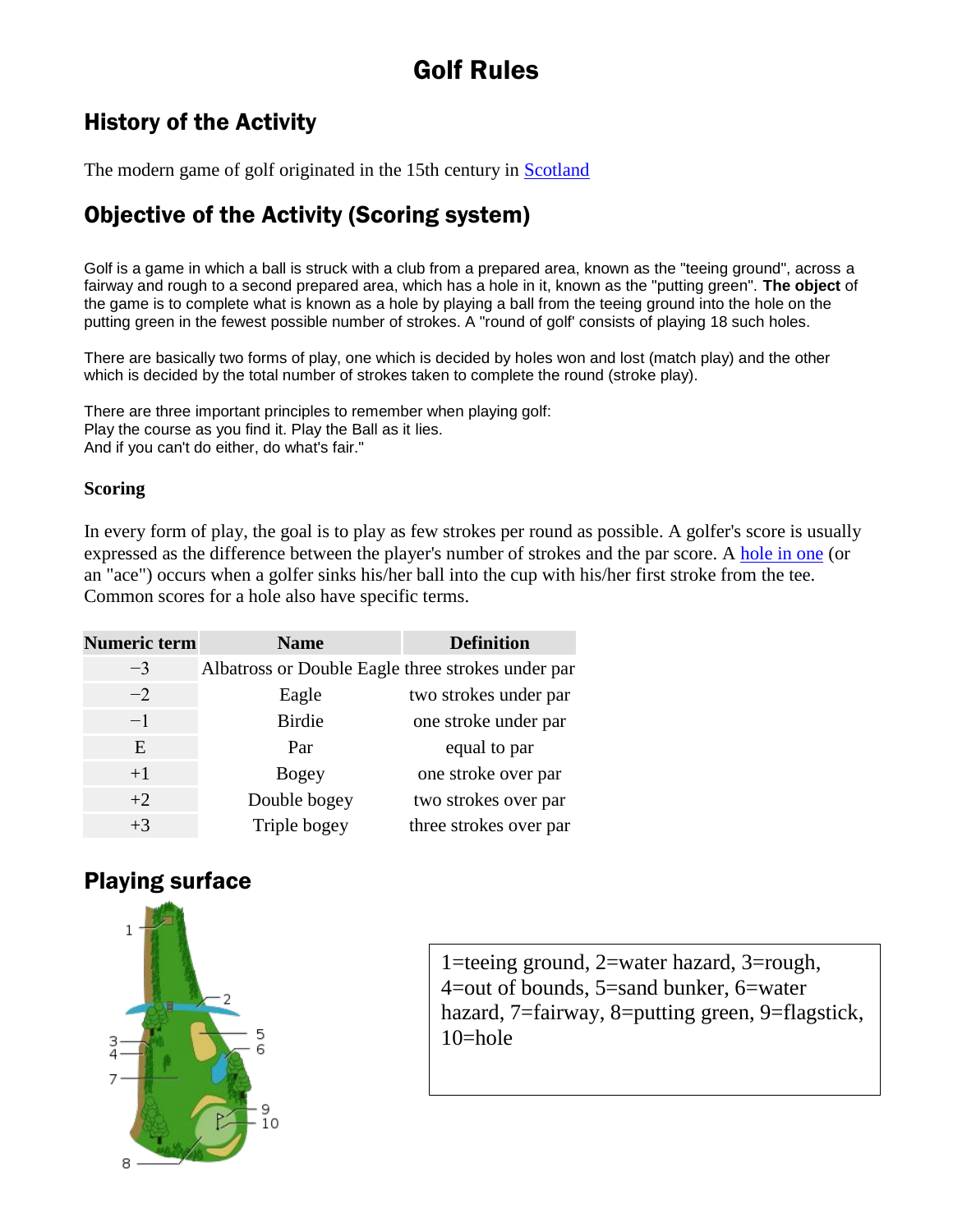### **Equipment:**

**Driver:** The longest club and used on par 4 or 5 holes

**Woods:** Used in fairway for long shots. **Irons:** Used for shorter shots. Range from a 1-9

The lower the number the less loft it has.

 $7$  iron  $-150$  yds 8 iron - 140 yds

9 iron - 130 yds

**Wedges:** Shortest shaft and highest loft. There are pitching and sand wedges.

**Putter:** Most used club in the bag. Designed to push and roll the ball.

**Tees:** Used only on the first shot of the hole to put the ball up in the air a little so the driver can get under the ball.

# Skills

**G**rip – Both hands 'close' together

**S**it – slightly bend knees

w**R**ip – swing smoothly with w**R**ist locked

### **When learning something new remember to be**

- 1. Positive
- 2. Patient
- 3. Ask questions/Help

# Rules/Faults

The Definitions section of the Rules of Golf contains over forty Definitions which form the foundation around which the Rules of play are written. A good knowledge of the defined terms will help in the correct application of the Rules. These include:

**Teeing Ground** - the starting place for the hole, defined by two tee-markers.

**Through the Green** - the whole area of the golf course except the teeing ground and putting green of the hole being played and all hazards.

**Hazards** - any bunker or water hazard.

**Putting Green** - an area specially prepared for putting and containing a 41/2 inch diameter hole.

**Out of Bounds** - ground on which play is prohibited i.e. not part of the course. A ball is out of bounds when all of it lies out of bounds.

**Loose Impediments** - natural objects such as stones, leaves and twigs provided they are not fixed or growing, are not solidly embedded and are not sticking to the ball.

**Obstructions** - any man-made object, except:

(1) objects defining out of bounds

(2) any part of an immovable man-made object which is out of bounds; and

(3) any construction declared by the Committee in the Local Rules to be an integral part of the course.

**Casual Water** - any temporary accumulation of water on the course which is visible before or after the player takes his stance (dew and frost are not casual water).

**Ground Under Repair** - any portion of the course so marked by the Committee. Also includes material piled for removal and a hole made by a greenkeeper, even if not so marked.